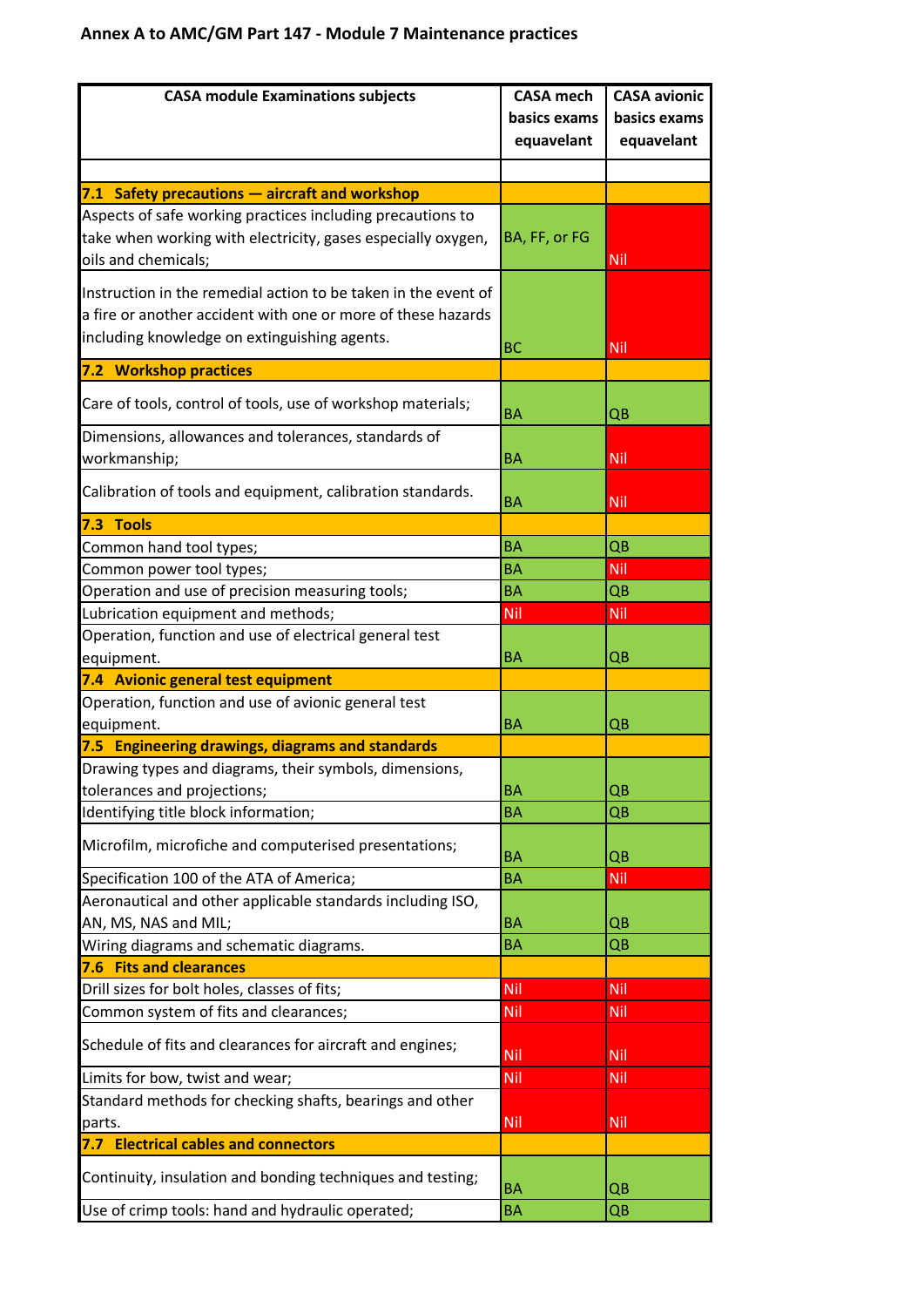| Testing of crimp joints;                                 | <b>BA</b>     | QB         |
|----------------------------------------------------------|---------------|------------|
| Connector pin removal and insertion;                     | <b>BA</b>     | QB         |
| Co-axial cables: testing and installation precautions;   | Nil           | QB         |
| Wiring protection techniques: cable looming and loom     |               |            |
| support, cable clamps, protective sleeving techniques    |               |            |
| including heat shrink wrapping, shielding.               |               |            |
|                                                          | Nil           | Nil        |
| 7.8 Riveting                                             |               |            |
| Riveted joints, rivet spacing and pitch;                 | FG or FI      | Nil        |
| Tools used for riveting and dimpling;                    | FG or FI      | Nil        |
| Inspection of riveted joints.                            | FG or FI      | Nil        |
| 7.9 Pipes and hoses                                      |               |            |
| Bending and belling and flaring aircraft pipes;          | FA            | Nil        |
| Inspection and testing of aircraft pipes and hoses;      | FA            | Nil        |
| Installation and clamping of pipes.                      | FA            | Nil        |
| 7.10 Springs                                             |               |            |
| Inspection and testing of springs.                       | <b>BA</b>     | <b>Nil</b> |
| 7.11 Bearings                                            |               |            |
| Testing, cleaning and inspection of bearings;            | <b>BA</b>     | Nil        |
| Lubrication requirements of bearings;                    | BA            | Nil        |
| Defects in bearings and their causes.                    | <b>BA</b>     | <b>Nil</b> |
| 7.12 Transmissions                                       |               |            |
| Inspection of gears, backlash;                           | <b>BA</b>     | Nil        |
| Inspection of belts and pulleys, chains and sprockets;   | BA            | <b>Nil</b> |
| Inspection of screw jacks, lever devices, push-pull rod  |               |            |
| systems.                                                 | BA            | Nil        |
| 7.13 Control cables                                      |               |            |
| Swaging of end fittings;                                 | <b>BB</b>     | Nil        |
| Inspection and testing of control cables;                | <b>BB</b>     | Nil        |
| Bowden cables;                                           | <b>BB</b>     | Nil        |
| Aircraft flexible control systems.                       | <b>BB</b>     | Nil        |
| 7.14 Material handling                                   |               |            |
| 7.14.1 Sheet Metal                                       |               |            |
| Marking out, and calculation of, bend allowance;         | FG            | Nil        |
| Sheet metal working including bending and forming;       | FG            | Nil        |
| Inspection of sheet metal work.                          | FG            | Nil        |
| 7.14.2 Composite and non-metallic                        |               |            |
| Bonding practices;                                       | FG, FI, or FP | Nil        |
| Environmental conditions;                                | <b>FP</b>     | Nil        |
| Inspection methods.                                      | FP            | Nil        |
| 7.15 Welding, brazing, soldering and bonding             |               |            |
| (a)                                                      |               |            |
| Soldering methods, inspection of soldered joints;        | BA            | QB         |
| (b)                                                      |               |            |
| Welding and brazing methods;                             | BA            | <b>Nil</b> |
|                                                          | BA            | Nil        |
| Inspection of welded and brazed joints;                  |               |            |
| Bonding methods and inspection of bonded joints.         | FG            | Nil        |
| 7.16 Aircraft weight and balance                         |               |            |
| (a)                                                      |               |            |
| Centre of gravity and balance limits calculation: use of |               |            |
| relevant documents;                                      | BB            | <b>Nil</b> |